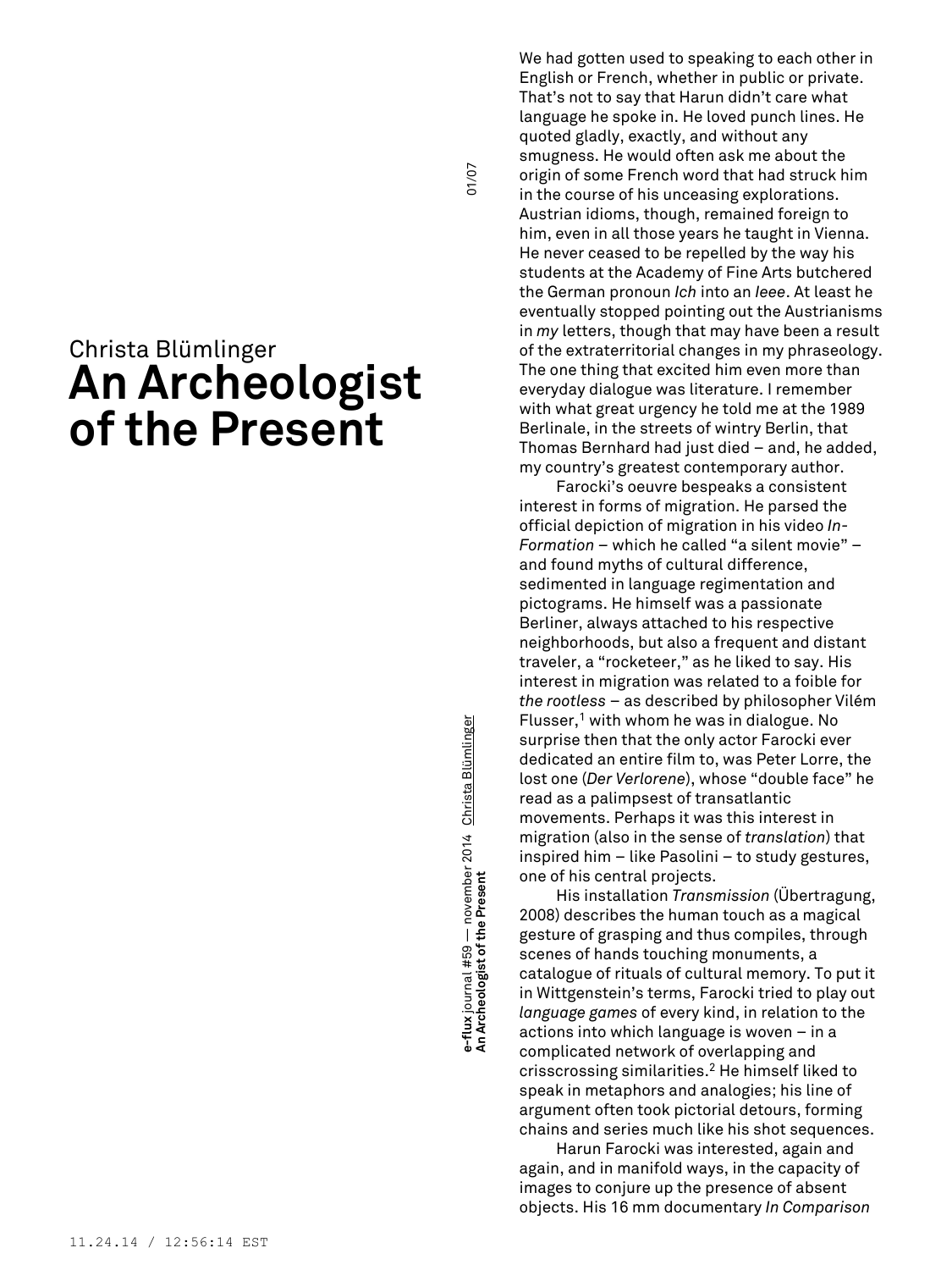

Harun Farocki, *Eye/Machine II,* 2001. Film still.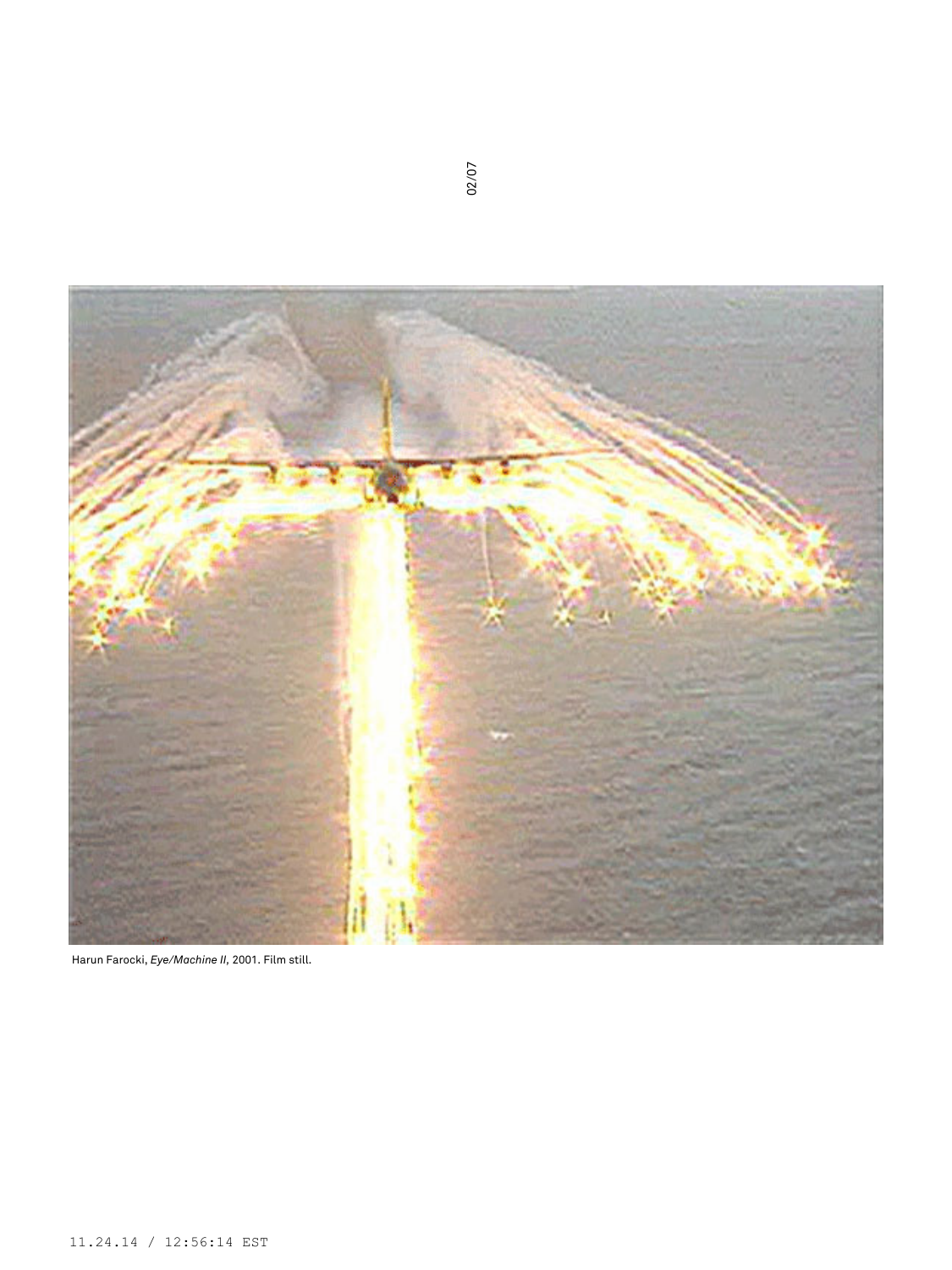(*Zum Vergleich*), for example, isn't only about the various forms of brick production. Subtextually, the film hints at a sensory affinity between the manual production of bricks and the process of recording this film – of physically imprinting, splicing, constructing images with light and film stock, which, like the traditionally constructed house, seems to be a thing of the past. While the close-ups of pouring and molding offer a haptic view of bricks, the grainy material of the analog film refers to the tools of the filmmaker, who does his work on set, in the field. Bit by bit, the structure of the film indicates that an editor arranges shots in the same way a master-builder assembles houses from clay: both depend on a manually supported vision of montage. Farocki's vivid depictions of gripping hands demonstrate that gestures are deeply intertwined with recognition. If you wanted to take the metaphorical reading of this comparative documentary about producing bricks even further, you might discover a Bazin- or Rosseliniesque dimension, which connects the film itself (and not only its subject) with the idea of the imprint and reproduction.

In his film-essay *As You See* (Wie man sieht, 1986), as well as in his "observational" documentaries like the aforementioned *In*

*Comparison,* and also in his installations such as *Eye/Machine* (Auge/Maschine, 2001–2003) and *Counter-Music* (Gegen-Musik, 2004), Farocki sketches out a cultural history of labor, leading from handwork to the fully automated production and panoptical vision. From this point of view, his comparative study of brick manufacturing dovetails with his other investigations, in which he contemplates, for example, what is meant by an industrial "network" or "trust" ("Verbund" in *Between Two Wars*, 1978) or a "War without Soldiers" (*Eye/Machine*) and what forms of representation such abstract terms have inspired (in Brecht, in Lang, but also in television).

Whether he was taking on Taylorization, or military and civil surveillance, or the simulation and automatization of society, Farocki was usually attempting to locate the situation of the human body within mechanically and visually oriented dispositives. He filmed and researched those places where the mechanisms of power revealed themselves most nakedly through performative functions: in instructional classes, such as the ones he visited for his precise civilizational study, *How to Live in the German Federal Republic* (Leben-BRD, 1990), or in the supermarkets and prisons that he recorded for



03/07

Harun Farocki, *Eye/Machine II,* 2001. Film still.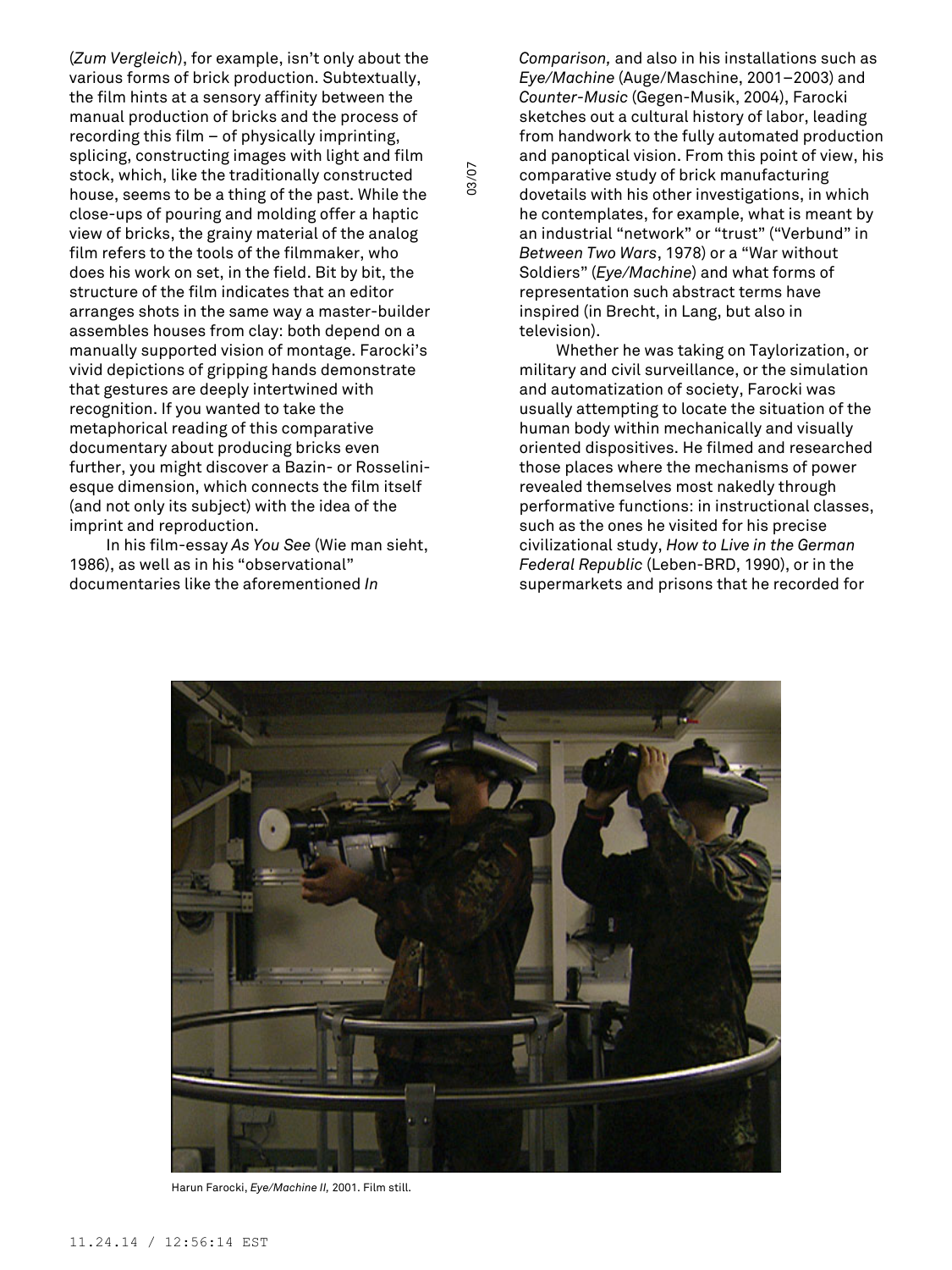his double-projection installation *I Thought I Was Seeing Convicts* (2000).

Intuitive thought and sensuous knowledge underlie Farocki's aesthetic on all levels. His goal was to convey experiential processes as procedures in time. For that very reason, film remained his preferred medium. Farocki even referred to filmmaking when defending the agenda and politics of the film magazine that he so passionately co-edited. In a *Filmkritik* editorial, he compared the magazine's unobtrusive presentation to a barely-noticeable tracking shot in Bresson's *Le Diable Problablement,* which possessed a strictness that he described as a rigorous continuation of the narrow framing. <sup>3</sup> This aesthetic description certainly applies to Farocki's own audiovisual investigations, which deconstruct found material with a dogged exactness, while remaining open about their own discourse. In an accordingly programmatic manner, the Filmmaker writes elsewhere: "One has to be as suspicious of images as one is of words. Both are intertwined in semantic and definitional relationship ... My goal is to search for buried meaning and to wipe the debris off the images." <sup>4</sup> One could describe this aesthetic program as a combination of image and language critique.

Farocki begins his film *Catchphrases – Catch Images: A Conversation with Vilém Flusser*

(Schlagworte – Schlagbilder: Ein Gespräch mit Vilém Flusser, 1986) with the following voiceover: "To Vilém Flusser, photography was as radical an invention as the printing press. Photography kicked off the development of technical images: film, electronic images, computer graphics. These technical images, says Flusser, opened up a new lifeworld." One could just as easily apply this description to the filmmaker's own agenda. Farocki is interested in the way that technical images produce meanings and trigger actions. He exhibits the language game of his own work so that it can be understood as a process. His films and installations are inclined to make both theoretical and sensory use of the iconic material that underlies them. Their view of history is conveyed through medial archaeologies, wherein they are negotiated, while their logic progresses via cinematic methods, in confrontation with the respective precursory or successional visual mediums.

How our lifeworlds are shaped and fashioned by old and new technologies, how and with what games we exercise for cases of emergency – that was once again the subject of Farocki's recent installation cycle *Serious Games* (Ernste Spiele, 2009–10). He never lost interest in how people learn. He was a staunch autodidact himself, already from a young age. Farocki liked



04/07

Harun Farocki, *Parallel II,* 2012–14. Film still.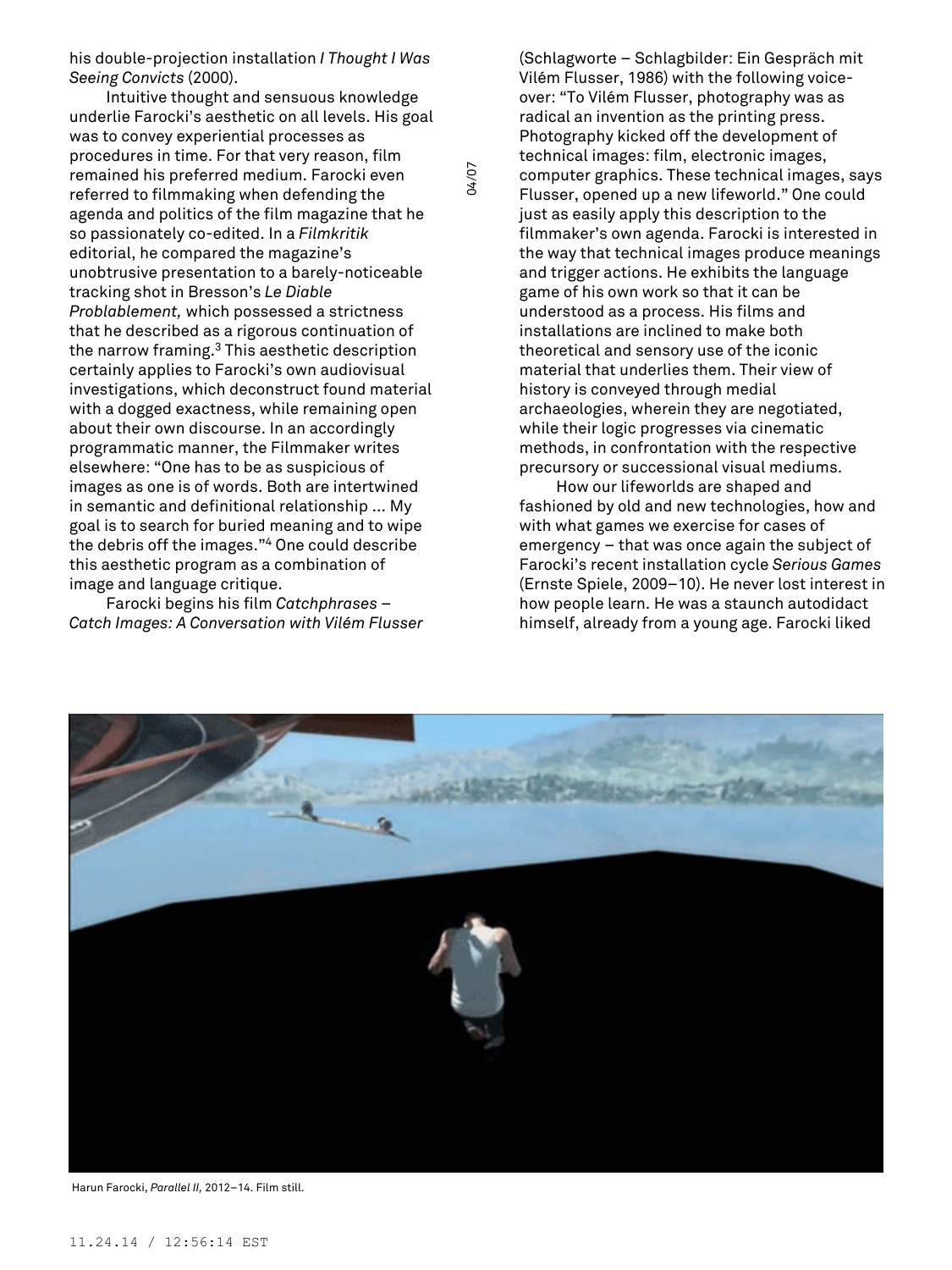to describe himself, ironically and confidently, as a school and college failure. <sup>5</sup> From an early age, Brecht had been his favorite author – and this was long before his plays were a fixture of West German curriculums. The filmmaker, author, artist and teacher never got tired, in his work and his life, of being a *Maître ignorant* (as defined by Jacques Rancière <sup>6</sup>). He was less concerned with questions of pedagogy than with a democratic distribution of knowledge. "What are you reading these days?" he liked to ask. He was always glad to send out articles that he found important, or to talk, in very precise terms, about films he was keen on.



Harun Farocki, *War at a Distance,* 2003.

His life began in the shadows of the war; and he worked through all the convolutions of this influence in his art. In 1944, right when his birth was expected, the allies bombed Berlin. His family was forced to leave the city and ordered to Neutitschein (Nový Jicín today in the Czech Republic), a district called the *Sudetengau* under Nazi occupation. In an autobiographical essay, Farocki described the geopolitical circumstances of his birth as follows: "We only spent a few weeks there, less time than I have since spent explaining that I am neither a Czech nor a Sudeten German." 7

In the same year, 1944, the allies bombed, not Auschwitz, but the IG Farben factory nearby the death camp. Drawing on analyses of these events, how and why the allies didn't act on their knowledge of the mass destruction of the Jews, Farocki developed his most important film. *Images of the World and the Inscription of War* (Bilder der Welt und Inschrift des Krieges, 1988) decodes a host of military images, focusing on two visual dispositives: American pilots in 1944 and CIA agents in 1977 offering two different lectures on the aerial photographs of Auschwitz.

Blümlinger **e-flux** journal #59 — november 2014 Christa Blümlinger Christa e-flux journal #59 — november 2014<br>An Archeologist of the Present

05/07

In this instance, Farocki developed an epistemological field of technological history – measurement and surveillance in a period of rapid automatization. At the end of the film, a blind spot in the photographic act, referring back to the reality of the concentration camp, becomes visible. 8

The final shots further emphasize details of the American pilots' aerial photos, which are picked up in the sweep of the film several times, framed and arranged in different ways. At the end of the film, through a permutative movement of cuts, the extreme enlargement of the photographs reminds us once again of their materiality. Farocki shows these images in precisely the spaces where visual thought takes place, and in connection to specific techniques of reproduction and distribution (in albums, archives, institutions). Whenever he used marginal and hard-to-access image materials from specialized archives, he sought to consider these conditions of visibility in his analysis.

By appropriating what he calls "operational" images, which initially belonged to a purely utilitarian context, Farocki explains the historical decoupling of eye and machine as the distinction between the autonomy of machines and their connection to the human body. His series of three installations, *Eye/Machine*, demonstrates how the graphic abstraction of military education images can lead to the "denial" of the real; they simultaneously take part in the dispositives of power and their archival process, which follows a purely instrumental rationality. These visual machines have integrated image-processing software, which, as Farocki notes, works "with the same clumsiness" that "robot arms execute new assignments." 9

In Farocki's video installations, cinema always represents a field of reference, even when they are largely in dialogue with utilitarian pictorial worlds. His work shows to what extent, even within geographic spaces that have been entirely virtualized, digital images and automatic "vision machines" (Paul Virilio <sup>10</sup>) are often oriented toward anthropomorphic forms, abiding by the reality of human vision. Thus, in *Serious Games*, for example, Farocki draws an important part of the manifold arsenal of military simulations into sharp relief.

The interactivity of certain computer games demands accelerated reactions from participants – who are far away from the hypnotic condition of the film viewer – particularly games that demand military performance. The military decor at the real practice site in the Californian desert doesn't only simulate the real world in "enemy" territory, but should also ideally correspond to the soldier's prosthetic image apparatus. Cinema,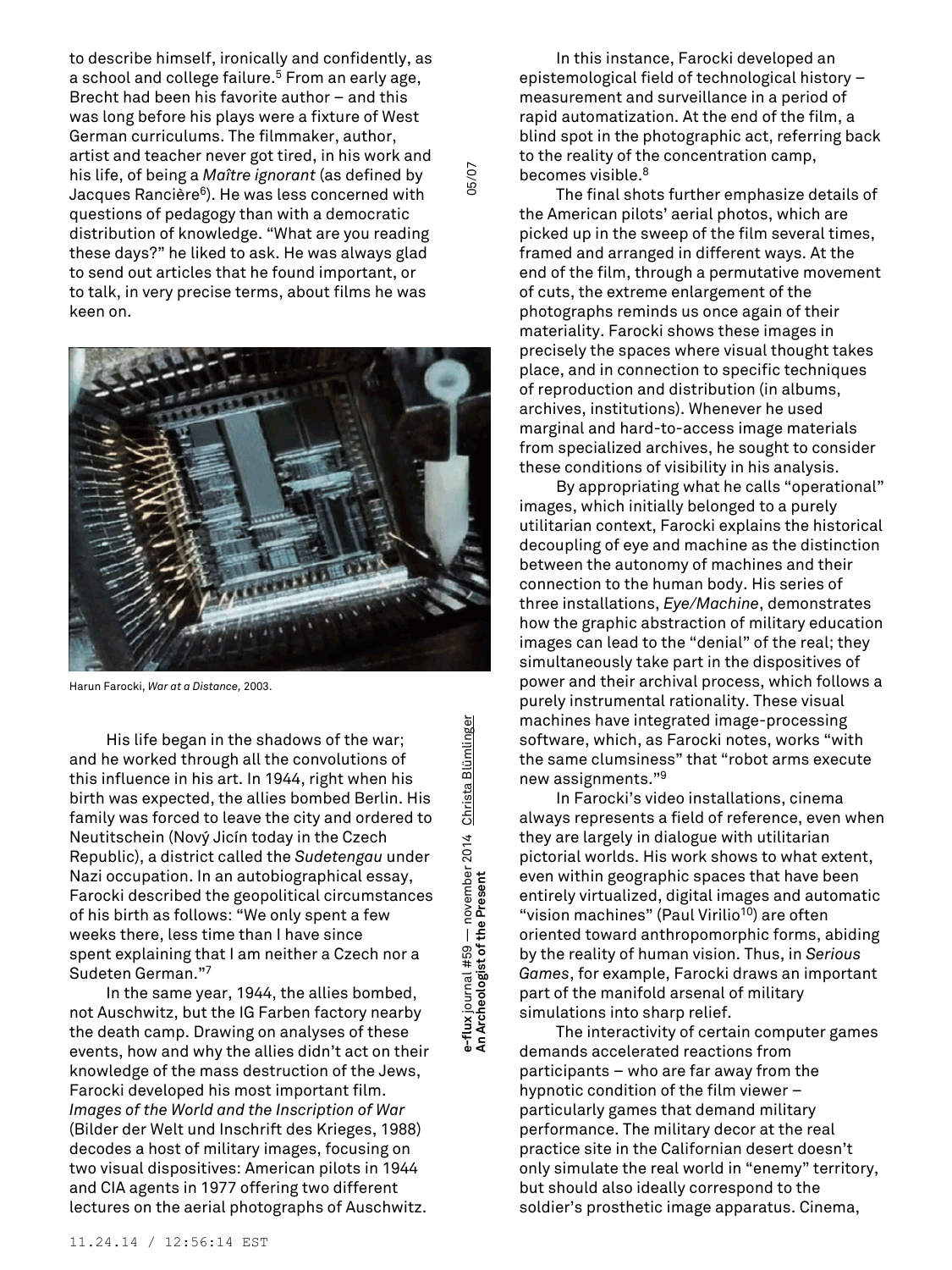Farocki shows us, is imitated here in ambivalent ways. In the first place, the illusionary effect of calculated images seems to be oriented, paradoxically, toward the analog image and conventions of cinematic spatial experience. Now and again, however, a representational paucity appears, which *Serious Games* pinpoints as a symptom of the loss of realism that takes place in military games between the moments of preparing for war and processing its posttraumatic effects.

06/07

In his most recent installation cycle, *Parallel* (Parallele, 2014), Farocki contrasts animated clouds with a filmic-photographic projection of real clouds. <sup>11</sup> Farocki's comparative image analysis makes clear that the actual challenge in the representation of virtual clouds is not so much the imitation of the mimetic power of the film, but the integration of its pictorial-spatial logic into a graphic system. The image comparison makes clear to what extent the computer simulation is at once *indication* and *appearance* – or in Foucault's parlance, map and image. 12



Harun Farocki, *Parallel III,* 2012–14. Film still.

Farocki had a singular way of investigating the order of things, and a rare capacity for doing so. An archeologist of contemporary pictorial cultures, his work will remain farsighted long after his death. With his detailed and rich cinematic memory, he knew – like the French critic Serge Daney – how to view the world in an encyclopedic sweep from the perspective of the movies, which since childhood had been one of his most important schools. And he knew that to master the medium, he required a personal manner of writing and a precise, rigorous form. For that reason the film journal *Trafic*, which Daney founded, was one of Harun's preferred outlets. *Trafic* is also where he encountered his favorite translator, the philosopher Pierre Rusch.

Christa Blümlinger is Professor of Film Studies at the University of Vincennes-Saint-Denis (Paris 8). She has been an assistant professor at the University of Paris 3, and a guest professor at the Free University Berlin. She has had numerous curatorial and critical activities in Vienna, Berlin and Paris, including Diagonale (Salzburg) and Duisburger Filmwoche (Duisburg). Her most recent publications include: *Cinéma de seconde main: Esthétique du remploi dans l'art du film et des nouveaux média* (2013) and she was guest editor of *Cinémas* vol. 24, no. 2–3 (L'Attrait de l'Archive, 2014). As a critic she has published in journals such as *Trafic*, *Cinemathèque*, *Parachute*, *Intermédialités*, and *Camera Austria*.

**<sup>×</sup>** Translated from German by Leon Dische Becker.